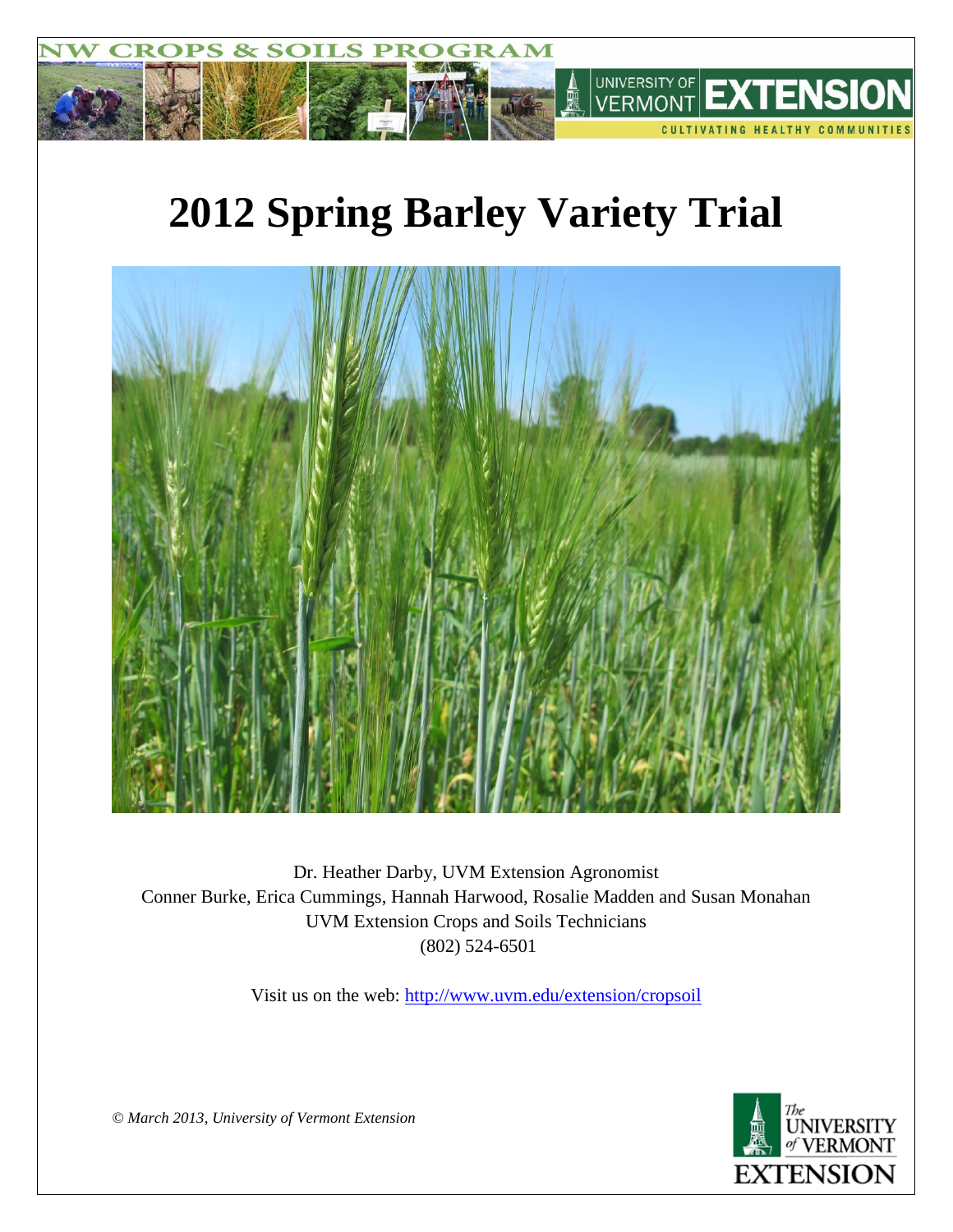### **2012 SPRING BARLEY VARIETY TRIAL Dr. Heather Darby, University of Vermont Extension [heather.darby\[at\]uvm.edu](mailto:heather.darby@uvm.edu?subject=Winter%20Barley%20Variety%20Trial)**

With the revival of the small grains industry in the Northeast and the strength of the localvore movement, craft breweries and distilleries have expressed an interest in local barley for malting. Malting barley must meet specific quality characteristics such as low protein content and high germination. Many farmers are also interested in barley as a concentrate source for their livestock. Depending on the variety, barley can be planted in either the spring or fall. In 2012, UVM Extension conducted two spring barley trials to evaluate the yield and quality of publicly available malting and feed barley varieties.

## **MATERIALS AND METHODS**

A spring barley variety trial was initiated at Borderview Research Farm in Alburgh, VT. Spring barley was planted on 7-Apr. Twelve spring varieties were planted in a randomized complete block design with four replicates (Table 1).The seedbed was prepared by conventional tillage methods. Plots were 5'x 20' and were seeded into a Benson rocky silt loam at 125 lbs. per acre with a Kincaid cone seeder. Rows were spaced at 6". All plots were managed with practices similar to those used by producers in the surrounding areas (Table 3). Populations were measured on 16-May by counting the barley population in 33 cm increments in two rows. Plant heights and test weight were determined on the harvest date. All varieties were harvested with an Almaco SPC50 plot combine on 19-Jul.

Another spring barley variety trial was initiated at Butterworks Farm in Westfield, VT. Spring barley was planted on 18-Apr. Six spring varieties were planted in a randomized complete block design with four replicates (Table 2).The seedbed was prepared by conventional tillage methods. Plots were 5'x 20' and were seeded into a Dixfield sandy loam at 125 lbs. per acre with a Kincaid cone seeder. Rows were spaced at 6". All plots were managed with practices similar to those used by producers in the surrounding areas (Table 3). Populations were measured on 16-May by counting the barley population in 33 cm increments in two rows. Plant heights and test weight were determined on the harvest date. All varieties were harvested with an Almaco SPC50 plot combine on 6-Aug.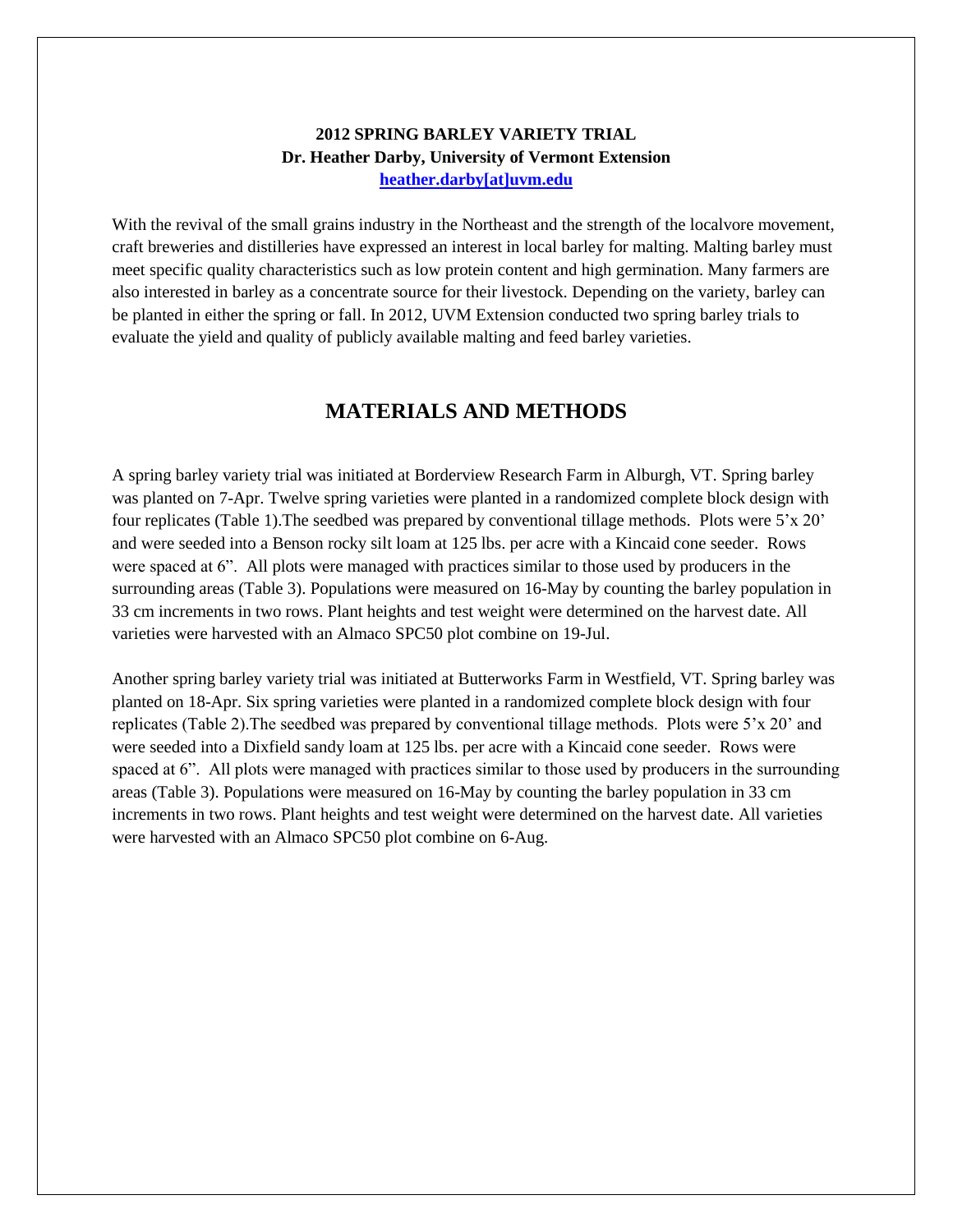| <b>Spring barley variety</b> | <b>Type</b> | <b>Seed source</b>            |
|------------------------------|-------------|-------------------------------|
| <b>AC</b> Newdale            | $2$ -row    | Semican                       |
| <b>AC</b> Newport            | $2$ -row    | Semican                       |
| Conlon                       | $2$ -row    | Albert Lea Seeds              |
| Danish Black                 | $2$ -row    | Denmark                       |
| <b>Ethiopian Hulless</b>     | $2$ -row    | <b>Salt Spring Seeds</b>      |
| Formosa                      | $2$ -row    | La CoopFederee                |
| Kawartha                     | $2$ -row    | Eldred Hay and Grain Co.      |
| Pinnacle                     | $2$ -row    | North Dakota State University |
| Rasmussen                    | 6-row       | Albert Lea Seeds              |
| Robust                       | 6-row       | Albert Lea Seeds              |
| Scarlett                     | $2$ -row    | <b>Valley Malt</b>            |
| Traditional                  | $2$ -row    | Semican                       |

**Table 1. Spring barley varieties trialed at Borderview Research Farm in Alburgh, VT.**

#### **Table 2. Spring barley varieties trialed at Butterworks Farm in Westfield, VT.**

| <b>Spring barley variety</b> | <b>Type</b> | <b>Seed source</b>            |
|------------------------------|-------------|-------------------------------|
| <b>AC Kinck</b>              | $2$ -row    | Semican                       |
| Conlon                       | $2$ -row    | Albert Lea Seeds              |
| Lacey                        | 6-row       | Albert Lea Seeds              |
| Pinnacle                     | $2$ -row    | North Dakota State University |
| Polaris                      | 6-row       | RDR Grains and Seeds Inc.     |
| Robust                       | 6-row       | Albert Lea Seeds              |

|                                | <b>Borderview Research Farm</b><br>Alburgh, VT | <b>Butterworks Farm</b><br><b>Westfield, VT</b> |
|--------------------------------|------------------------------------------------|-------------------------------------------------|
| Soil type                      | Benson rocky silt loam                         | Dixfield sandy loam                             |
| Previous crop                  | Forage oats                                    | Small grains                                    |
| Tillage operations             | Spring plow, disc and spike-toothed<br>harrow  | Spring plow, disc and spike-toothed<br>harrow   |
| Plot area (ft)                 | $5 \times 20$                                  | 5 x 20                                          |
| Row spacing (in)               | 6                                              | 6                                               |
| Seeding rate (lbs. $ac^{-1}$ ) | 125                                            | 125                                             |
| Replicates                     | 4                                              | 4                                               |
| Planting date                  | $7-Apr$                                        | $18-Apr$                                        |
| Harvest date                   | $19$ -Jul                                      | $6-Aug$                                         |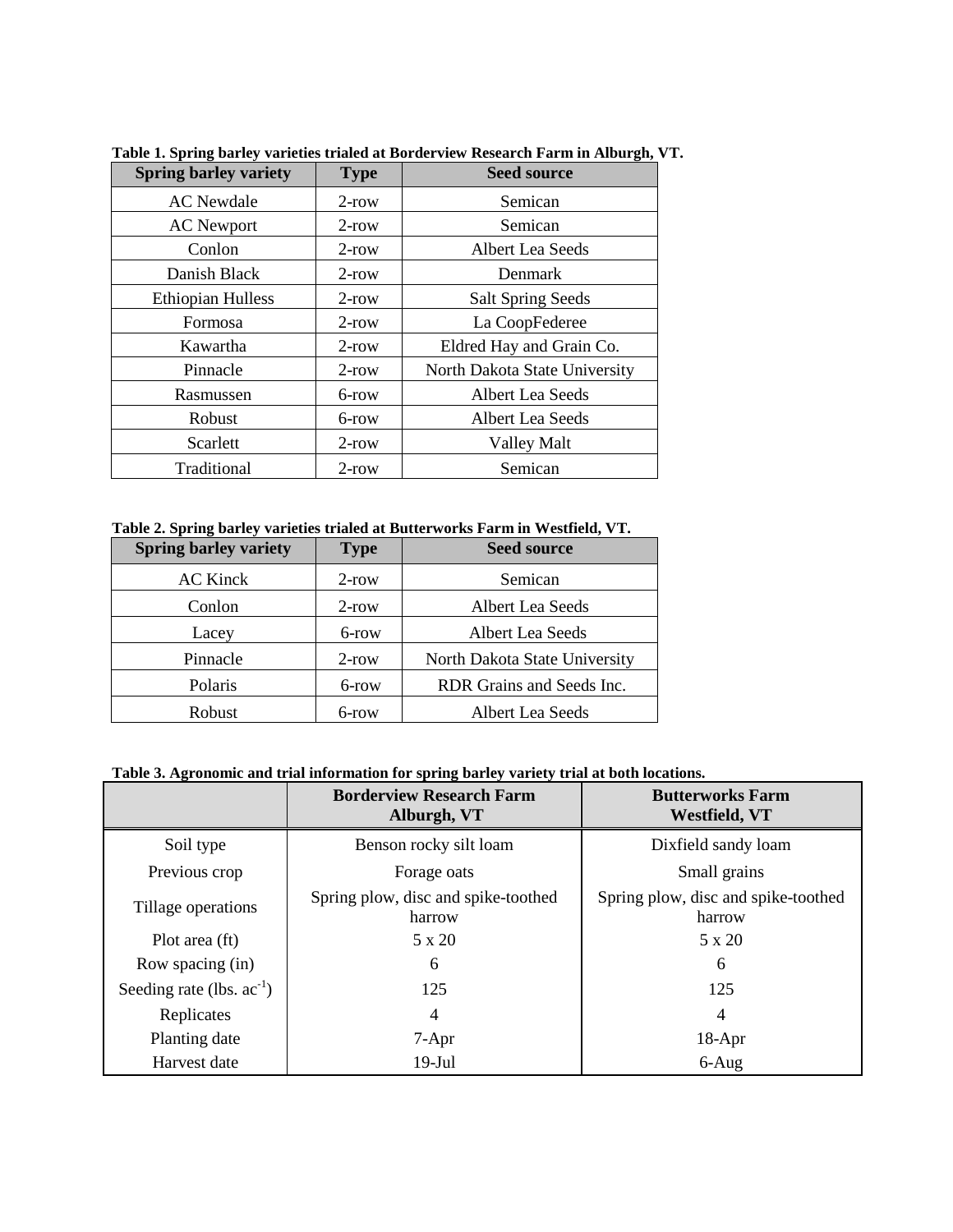Following the spring barley harvest, seed was cleaned with a small Clipper fanning mill. A one-pound grain subsample was collected to determine quality. Quality measurements included standard testing parameters used by commercial malt houses. Harvest moisture was determined for each plot using a DICKEY-john M20P moisture meter. Test weight was measured using a Berckes Test Weight Scale, which weighs a known volume of grain. Subsamples were ground into flour using the Perten LM3100 Laboratory Mill and were evaluated for crude protein content and mycotoxin levels. Grains were analyzed for protein content using the Perten Inframatic 8600 Flour Analyzer. In addition, falling number for winter barley varieties was determined using the AACC Method 56-81B, AACC Intl., 2000 on a Perten FN 1500 Falling Number Machine. Deoxynivalenol (DON) analysis was performed using the Veratox DON 5/5 Quantitative test from the NEOGEN Corp. This test has a detection range of 0.5 to 5.0 ppm.

Each variety was evaluated for seed germination by incubating 100 seeds in 4.0 mL of water for 72 hours and counting the number of seeds that germinated.

Data was analyzed using mixed model analysis procedure of SAS (SAS Institute, 1999). Replications were treated as random effects, and treatments were treated as fixed. Mean comparisons were made using the Least Significant Difference (LSD) procedure when the F-test was considered significant (p<0.10).

Variations in yield and quality can occur because of variations in genetics, soil, weather and other growing conditions. Statistical analysis makes it possible to determine whether a difference among hybrids is real or whether it might have occurred due to other variations in the field. Least Significant Differences (LSDs) at the 0.10 level of significance are shown. At the bottom of each table a LSD value is presented for each variable (i.e. yield). Where the difference between two treatments within a column is equal to or greater than the LSD value at the bottom of the column, you can be sure that for 9 out of 10 times, there is a real difference between the two treatments. Treatments that were not significantly lower in performance than the highest hybrid in a particular column are indicated with an asterisk. In the example to the right, hybrid C is significantly different from hybrid A but not from hybrid B. The

difference between C and B is equal to 1.5, which is less than the LSD value of 2.0. This means that these hybrids did not differ in yield. The difference between C and A is equal to 3.0 which is greater than the LSD value of 2.0. This means that the yields of these hybrids were significantly different from one another. The asterisk indicates that hybrid B was not significantly lower than the top yielding hybrid C, indicated in bold.

| <b>Hybrid</b> | Yield  |
|---------------|--------|
| A             | 6.0    |
| B             | $7.5*$ |
| C             | $9.0*$ |
| <b>LSD</b>    | 2.0    |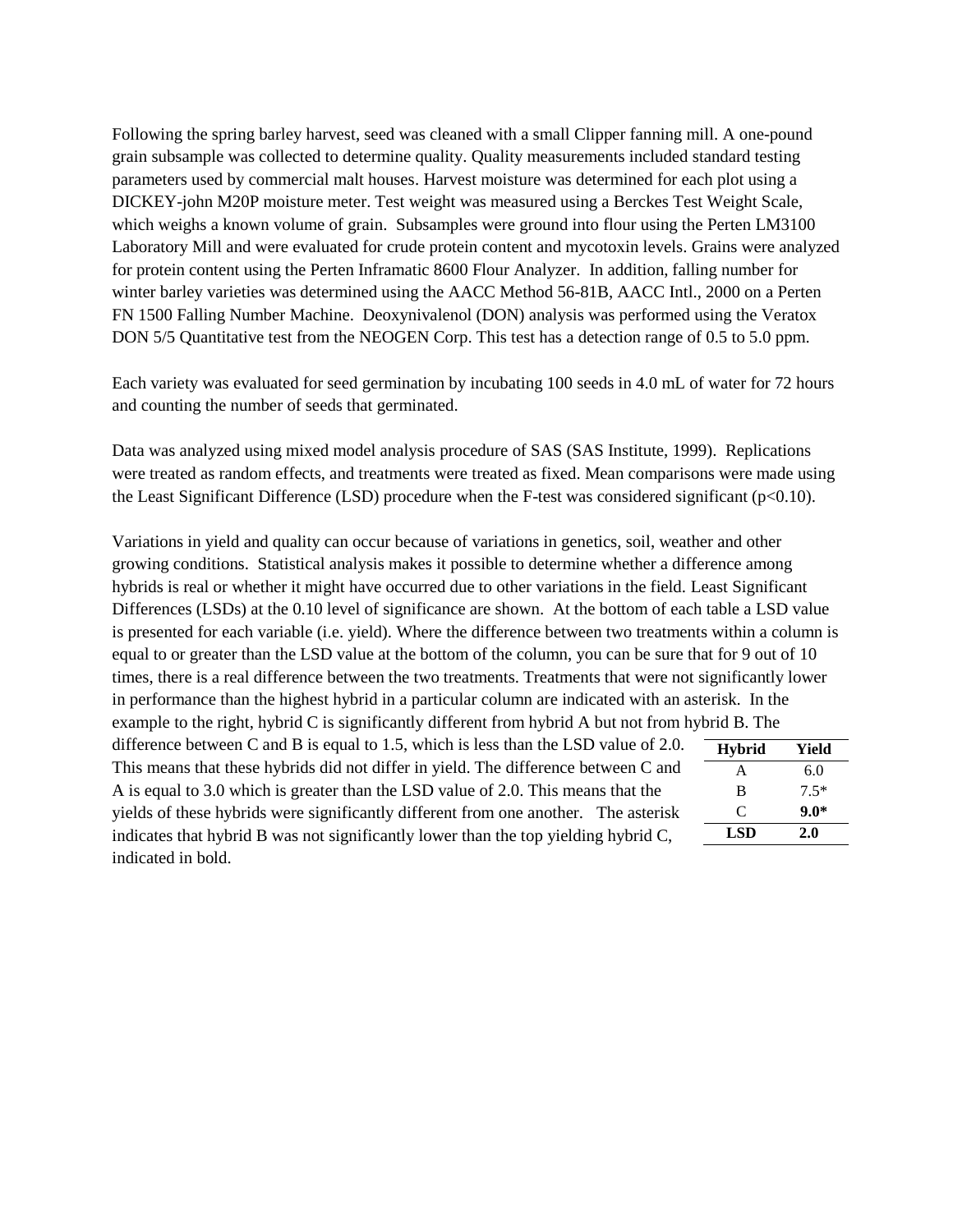## **RESULTS**

#### *Borderview Research Farm, Alburgh, VT*

Weather data is based on a Davis Instruments Vantage Pro2 with Weatherlink data logger and on National Weather Service data from cooperative observer stations in close proximity to Borderview Research Farm. Historical averages are for 30 years of data (1981-2010). In mid-summer 2012, drought-like conditions were experienced, with the growing season seeing 0.6 fewer inches of precipitation than the 30 year average (Table 4). However, the 2012 growing season experienced 3547 Growing Degree Days (GDDs), which are 195 more than the 30 year average.

| Alburgh, VT                       | April  | May  | June   | July   |
|-----------------------------------|--------|------|--------|--------|
| Average temperature $(^{\circ}F)$ | 44.9   | 60.5 | 67.0   | 71.4   |
| Departure from normal             | 0.10   | 4.10 | 1.20   | 0.80   |
|                                   |        |      |        |        |
| Precipitation* (inches)           | 2.6    | 3.9  | 3.2    | 3.8    |
| Departure from normal             | $-0.2$ | 0.5  | $-0.5$ | $-0.4$ |
|                                   |        |      |        |        |
| Growing Degree Days (base 32°F)   | 396    | 884  | 1046   | 1221   |
| Departure from normal             | 12.    | 128  | 32     | 23     |

**Table 4. Weather data for spring barley variety trial in Alburgh, VT.**

Based on weather data from Davis Instruments Vantage Pro2 with Weatherlink data logger. Historical averages for 30 years of NOAA data (1981-2010).

\*Precipitation data are based on Northeast Regional Climate Center data from an observation station in Burlington,VT.

The average barley height was 84.1 cm, with the variety Traditional having the tallest height, at 93.3 cm (Table 5). Scarlett had the highest plant populations per square foot (25) and per acre (1,079,100), although not statistically different from AC Newdale, Danish Black, Kawartha, Rasmussen, Robust and Traditional.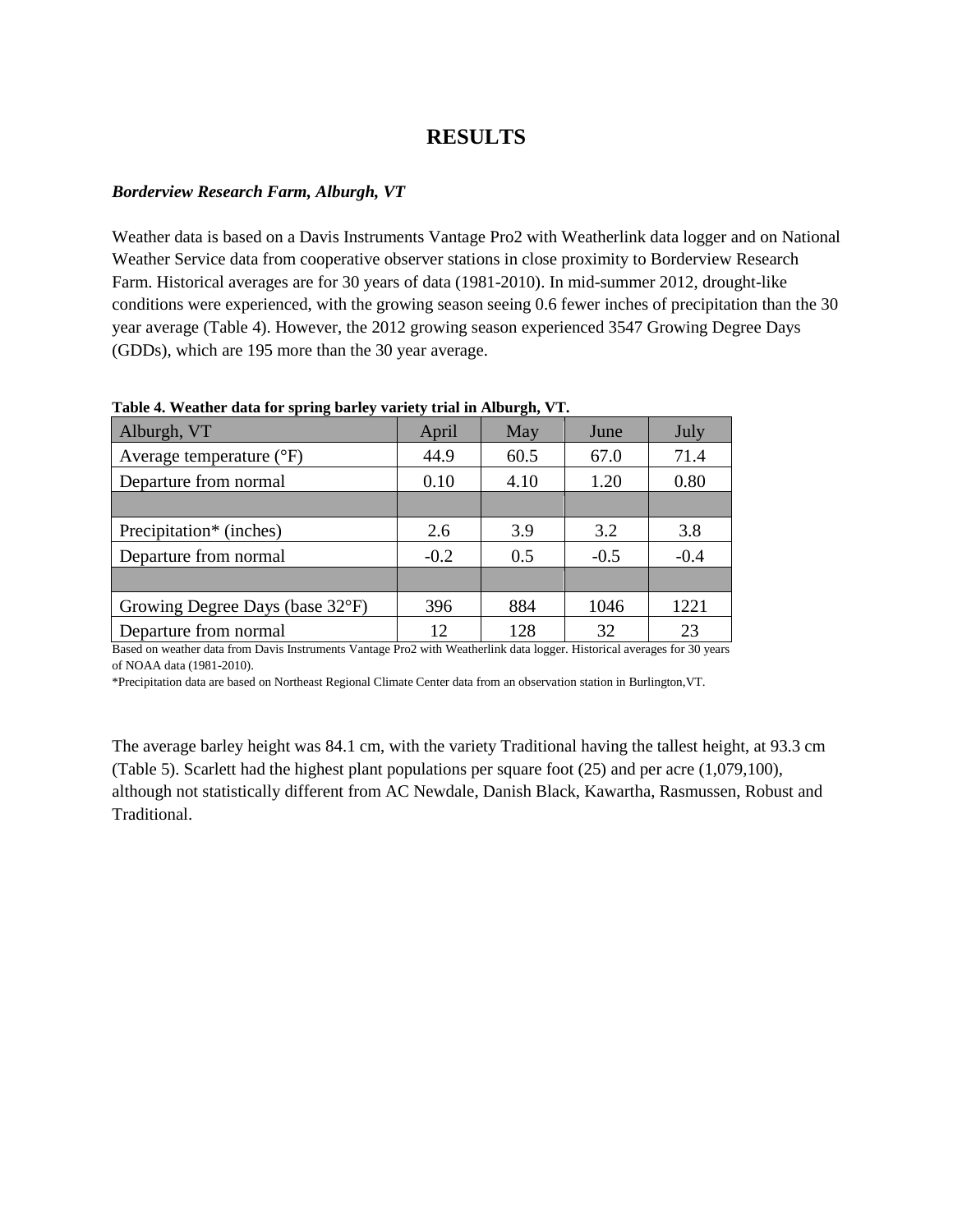| Variety                  | Height    | May population          | May population          |
|--------------------------|-----------|-------------------------|-------------------------|
|                          | cm        | plants $\text{ft}^{-2}$ | plants ac <sup>-1</sup> |
| <b>AC</b> Newdale        | 62.4      | $20*$                   | 891000*                 |
| <b>AC</b> Newport        | 85.0      | 17                      | 752400                  |
| Conlon                   | 75.8      | 18                      | 762300                  |
| Danish Black             | 93.3      | $22*$                   | 940500*                 |
| <b>Ethiopian Hulless</b> | 89.2      | 15                      | 643500                  |
| Formosa                  | 83.2      | 19                      | 841500                  |
| Kawartha                 | 87.3      | $22*$                   | 940500*                 |
| Pinnacle                 | 87.0      | 16                      | 702900                  |
| Rasmussen                | 81.8      | $22*$                   | 950400*                 |
| Robust                   | 91.8      | $22*$                   | 960300*                 |
| Scarlett                 | 79.5      | $25*$                   | 1079100*                |
| Traditional              | 93.3      | $22*$                   | 960300*                 |
| LSD(0.10)                | <b>NS</b> | 5                       | 216616                  |
| Trial mean               | 84.1      | 20                      | 868725                  |

**Table 5. Spring barley agronomic characteristics in Alburgh, VT, 2012.**

**\* Varieties that did not perform significantly lower than the top performing variety (bold) in a particular column are indicated with an asterisk. NS – no statistical significance was determined between varieties.**

Barley yields for this trial averaged 2798 lbs per acre (Table 6). The highest yielding varieties included AC Newdale, AC Newport, Conlon, Ethiopian Hulless, Rasmussen, Robust, Scarlett, and Traditional (Figure 1). Rasmussen was the highest yielding feed barley at almost 2 tons per acre. AC Newdale, a malting barley, was the highest yielding 2-row barley (3492 lbs per acre). High incidence of lodging likely led to low yields of Danish Black barley.

A characteristic of high quality malting barley is low to moderate protein levels, generally  $9.0 - 11.0\%$ crude protein. Six-row barley usually has higher protein content ranging from 9.0-12.0%, compared to two-row barley, which ranges from 9.0-11.0%. Most varieties in this trial met the malting standard for protein content, except for Danish Black and Ethiopian Hulless. Lower CP is more desirable from a malting/brewing perspective, as high protein levels can make beer hazy. Higher CP levels are also usually associated with lower starch content. Starch is the principal contributor to brewhouse extract, and higher levels of starch result in more beer produced from a given amount of malt, although some small-scale breweries are minimally concerned with brewhouse extract efficiency.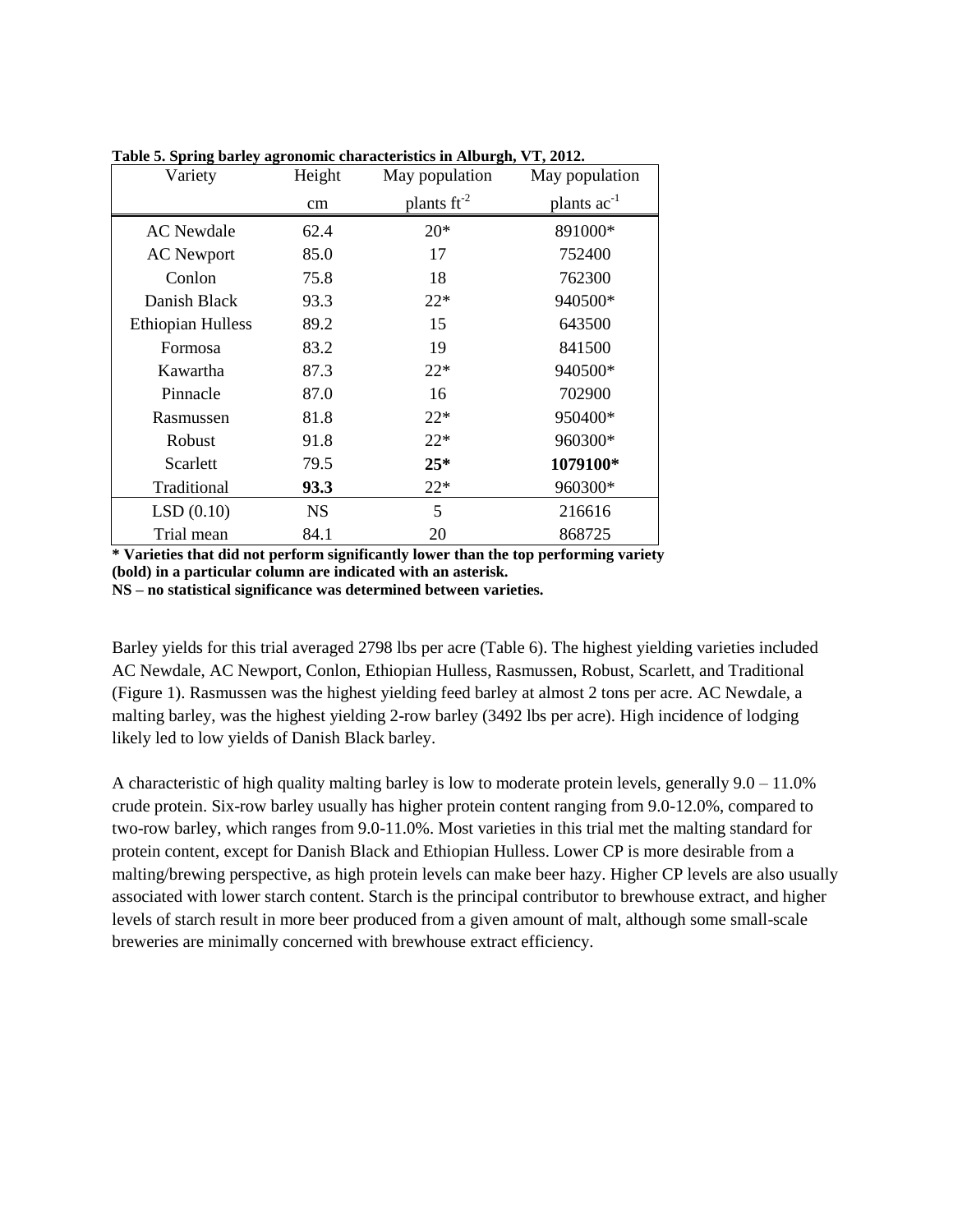Test weight, a measure of grain plumpness, is also an indicator used to determine malt quality. The standard barley test weight is 48 lbs. per bushel. AC Newport, Ethiopian Hulless, Formosa and Rasmussen were the only varieties that met the target test weight of barley at 48 lbs. per bushel.

Formosa had the highest falling number at 484 seconds. All other varieties were well above the optimal 220 seconds. Because the falling numbers for the spring barley were generally high, this suggests that there was minimal sprout damage in the field during harvest. Falling number is not a standard quality measurement at malt houses. However, research indicates that a falling number of 220 seconds and greater indicates sound malt barley quality. Falling number is related to the level of sprout damage found in the grain.

Varieties differed significantly in germination rates with an average of 98.3% (Figure 2, Table 6). High germination levels, preferably over 95% (three-day test), are essential for good malting barley. All varieties met the 95% germination requirement except for AC Newdale and Pinnacle. Scarlett had the lowest DON level, and all varieties were below the FDA limit of 1.0 ppm for DON in grains destined for human consumption.

| Variety                  | Harvest<br>moisture | Yield at<br>14% | Test<br>weight    | Crude<br>protein at | Falling<br>number | <b>DON</b> | Germination |
|--------------------------|---------------------|-----------------|-------------------|---------------------|-------------------|------------|-------------|
|                          |                     | moisture        |                   | 14%                 | at 14%            |            |             |
|                          |                     |                 |                   | moisture            | moisture          |            |             |
|                          | %                   | lbs. $ac^{-1}$  | $lbs.$ bu $^{-1}$ | %                   | seconds           | ppm        | %           |
| <b>AC</b> Newdale        | 14.2                | 3492*           | 46.0              | 9.5                 | 393               | 0.45       | 93.5        |
| <b>AC</b> Newport        | 12.4                | 3191*           | 48.4              | 9.9                 | 483*              | 0.63       | 99.8*       |
| Conlon                   | 9.9                 | 3470*           | 47.1              | 9.7                 | 362               | 0.48       | 97.8        |
| Danish Black             | 11.4                | 606             | 35.8              | $14.0*$             | 389               | 0.68       | 98.4*       |
| <b>Ethiopian Hulless</b> | 14.8                | 2797*           | 54.4*             | $13.7*$             | 424               | 0.65       | 99.5*       |
| Formosa                  | 14.8                | 2306            | 48.5              | 10.3                | 484*              | 0.40       | 99.3*       |
| Kawartha                 | 10.6                | 2068            | 40.3              | 9.9                 | 444*              | 0.43       | 99.6*       |
| Pinnacle                 | $16.5*$             | 2427            | 45.8              | 9.0                 | 437               | 0.35       | 94.6        |
| Rasmussen                | 12.7                | 3938*           | 48.3              | 9.4                 | 383               | 0.60       | 99.4*       |
| Robust                   | 12.0                | 2869*           | 47.0              | 10.0                | 415               | 0.55       | 99.0*       |
| Scarlett                 | 12.7                | 3005*           | 46.3              | 9.7                 | 475*              | 0.33       | $100.0*$    |
| Traditional              | 11.5                | 3404*           | 46.0              | 9.6                 | 411               | 0.55       | 98.5*       |
| LSD(0.10)                | 1.0                 | 1461            | 1.6               | 0.9                 | 44                | <b>NS</b>  | 2.2         |
| Trial mean               | 12.8                | 2798            | 46.1              | 10.4                | 425               | 0.51       | 98.3        |

#### **Table 6. Spring barley yield and quality data in Alburgh, VT, 2012.**

**\* Varieties that did not perform significantly lower than the top performing variety (bold) in a particular column are indicated with an asterisk.**

**NS – no statistical significance was determined between varieties.**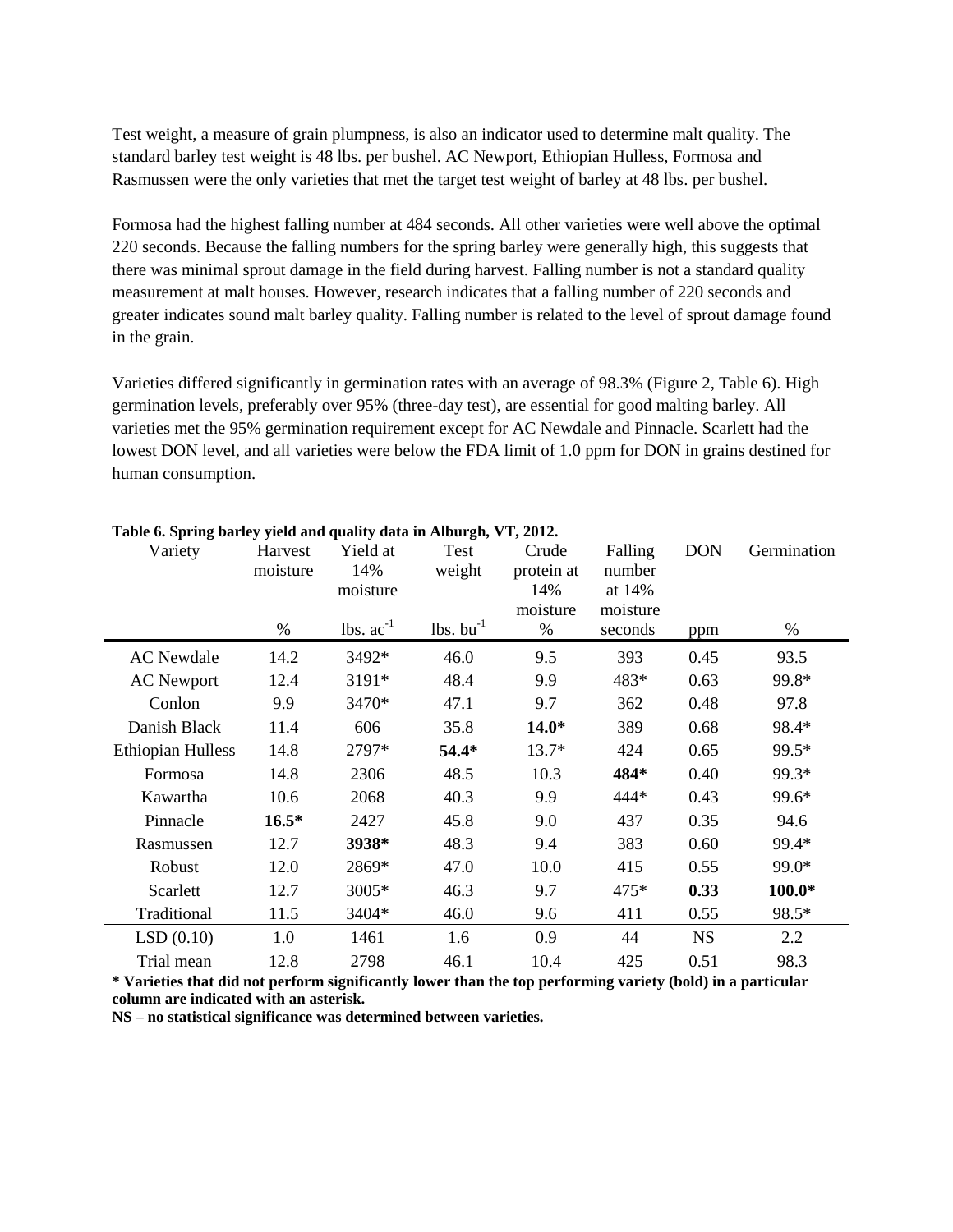

**Figure 1. Yield data for varieties trialed in Alburgh,VT, 2012. Letters represent varieties that are statistically similar.**



**Figure 2. Crude protein and germination data for varieties trialed in Alburgh, VT, 2012. Letters represent crude proteins that are statistically similar.**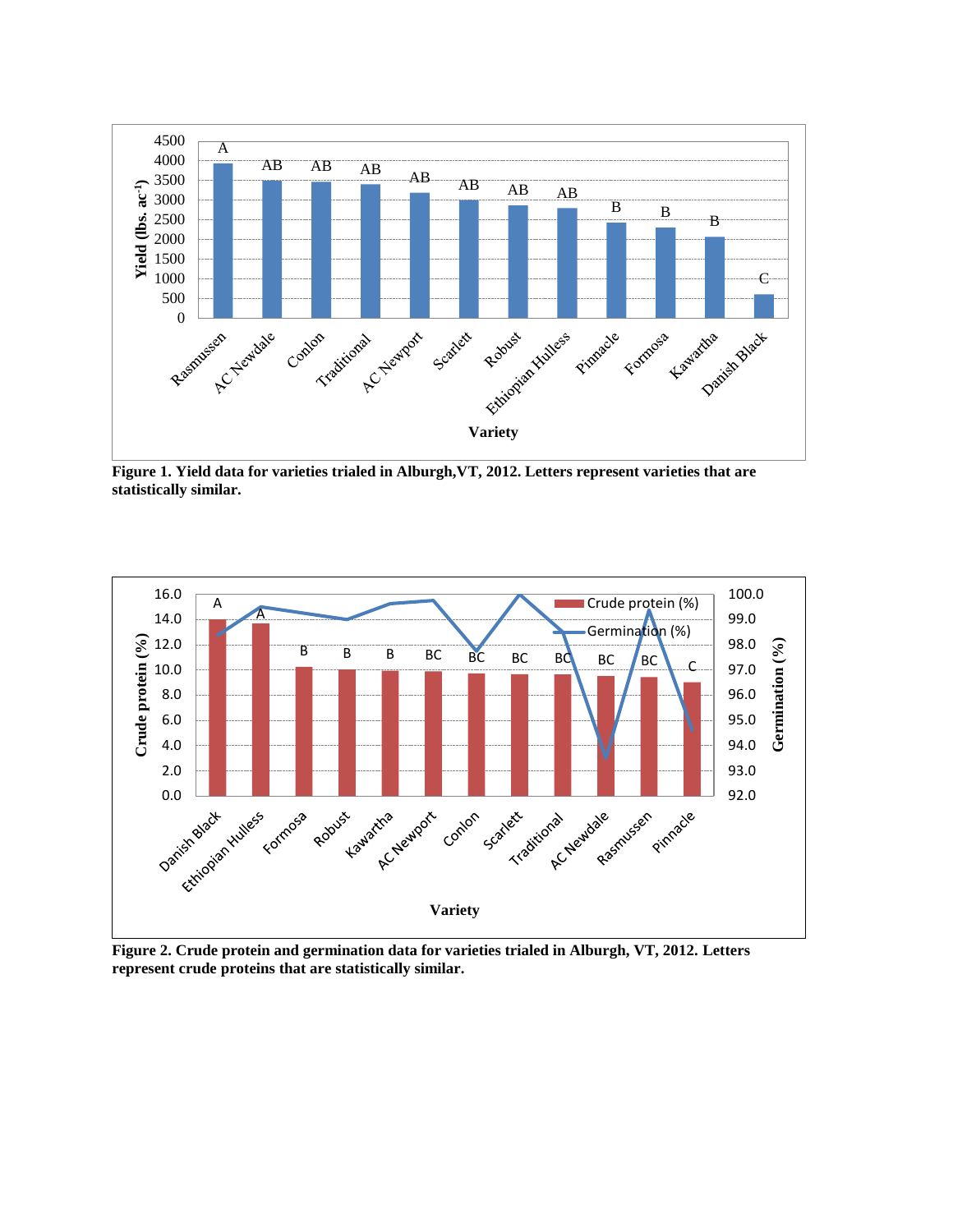#### *Butterworks Farm Westfield, VT*

Weather data is based on Northeast Region Climate Center data from an observation station in Westfield, VT (Table 7). The 2012 growing season experienced 4264 Growing Degree Days (GDDs), which are 102 more than the 30 year average.

| Westfield, VT                     | April  | May  | June   | July   | <b>August</b> |
|-----------------------------------|--------|------|--------|--------|---------------|
| Average temperature $(^{\circ}F)$ | 41.8   | 56.7 | 63.0   | 67.9   | 68.1          |
| Departure from normal             | $-0.9$ | 1.9  | $-0.8$ | $-0.1$ | 2.0           |
|                                   |        |      |        |        |               |
| Precipitation (inches)            | 3.2    | 3.6  | 4.0    | 3.6    | 2.8           |
| Departure from normal             | 0.4    | 0.0  | 0.0    | $-0.7$ | $-1.8$        |
|                                   |        |      |        |        |               |
| Growing Degree Days (base 32°F)   | 336    | 769  | 928    | 1112   | 1119          |
| Departure from normal             | 4      | 64   | $-25$  |        | 63            |

**Table 7. Weather data for spring barley variety trial in Westfield, VT.**

Based on Northeast Region Climate Center data from observation stations in Westfield, VT.

Historical averages for 30 years of NOAA data (1981-2010).

AC Kinck had the tallest height 83.5 cm, with the trial average being 72.6 cm (Table 8). Plant populations did not differ significantly among varieties.

| Variety    | Height  | May population | May population |
|------------|---------|----------------|----------------|
|            | cm      | $ft^{-2}$      | lbs. $ac^{-1}$ |
| AC Kinck   | $83.5*$ | 34             | 1475100        |
| Conlon     | 66.6    | 38             | 1643400        |
| Lacey      | 72.0    | 30             | 1326600        |
| Pinnacle   | 64.3    | 33             | 1435500        |
| Polaris    | 69.6    | 29             | 1277100        |
| Robust     | 79.9*   | 43             | 1851300        |
| LSD(0.10)  | 10.4    | <b>NS</b>      | <b>NS</b>      |
| Trial mean | 72.6    | 34             | 1501500        |

#### **Table 8. Spring barley agronomic characteristics in Westfield, VT, 2012.**

\* Varieties that did not perform significantly lower than the top performing variety (bold) in a particular column are indicated with an asterisk. NS – no statistical significance was determined between varieties.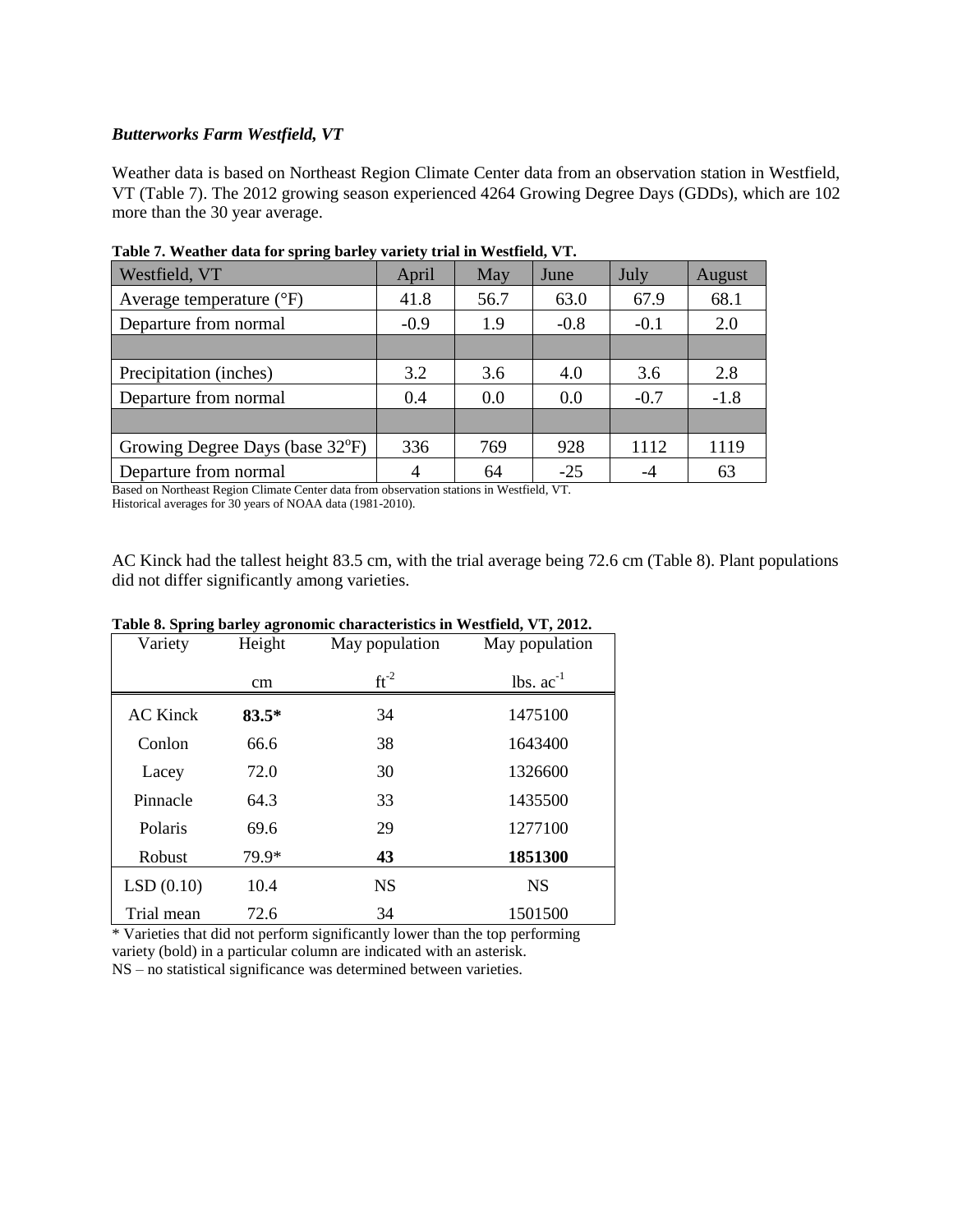Barley yields for the trial averaged 2380 lbs. per acre (Table 9).The highest yielding varieties included AC Kinck, Lacey and Robust (Figure 3). The highest yielding feed barley was Robust at 3000 lbs. per acre. AC Kinck, a malting barley, was the highest yielding 2-row barley (2546 lbs. per acre).

All varieties in this trial met the malting standard for protein content (9.0-11.0%) except for Conlon, Lacey and Robust. The only variety in this trial to meet the target test weight (48 lbs. per bushel) was Lacey (Table 9). Polaris had the highest falling number at 428, but all other varieties were also well above the optimal level of 220 seconds, indicating minimal sprout damage.

Varieties varied significantly in germination with an average of 98.4% (Figure 4). However, all varieties met the 95% cut-off essential for good malting barley. Pinnacle had the lowest DON level, but all other varieties were also below the FDA limit of 1.0 ppm for DON in grains destined for human consumption.

|                 |                     |                                 | Table 9. Spring barley yield and quality data in Westfield, VT, 2012. |                                        |                                         |            |             |
|-----------------|---------------------|---------------------------------|-----------------------------------------------------------------------|----------------------------------------|-----------------------------------------|------------|-------------|
| Variety         | Harvest<br>moisture | Yield at<br>14%<br>moistur<br>e | Test weight                                                           | Crude<br>protein at<br>14%<br>moisture | Falling<br>number<br>at 14%<br>moisture | <b>DON</b> | Germination |
|                 | $\%$                | lbs. $ac^{-1}$                  | $lbs.$ bu <sup>-1</sup>                                               | $\%$                                   |                                         | ppm        | %           |
| <b>AC Kinck</b> | 15.4                | $2546*$                         | 44.6                                                                  | 10.8                                   | 328                                     | 0.6        | 98.1*       |
| Conlon          | 11.6                | 1833                            | $47.5*$                                                               | $11.2*$                                | 376                                     | 0.2        | $99.1*$     |
| Lacey           | 12.6                | $2615*$                         | 48.0*                                                                 | $11.3*$                                | 387                                     | 0.4        | 98.9*       |
| Pinnacle        | 12.3                | 2128                            | 44.6                                                                  | 10.3                                   | $419*$                                  | 0.1        | 96.9        |
| Polaris         | 12.3                | 2156                            | $46.6*$                                                               | 10.8                                   | 428*                                    | 0.2        | 98.8*       |
| Robust          | 12.2                | 3000*                           | $47.4*$                                                               | $11.7*$                                | 412*                                    | 0.2        | 98.6*       |
| LSD(0.10)       | <b>NS</b>           | 523                             | 1.9                                                                   | 0.7                                    | 31                                      | <b>NS</b>  | 1.1         |
| Trial mean      | 12.7                | 2380                            | 46.5                                                                  | 11.0                                   | 392                                     | 0.3        | 98.4        |

\* Varieties that did not perform significantly lower than the top performing variety (bold) in a particular column are indicated with an asterisk.

NS – no statistical significance was determined between varieties.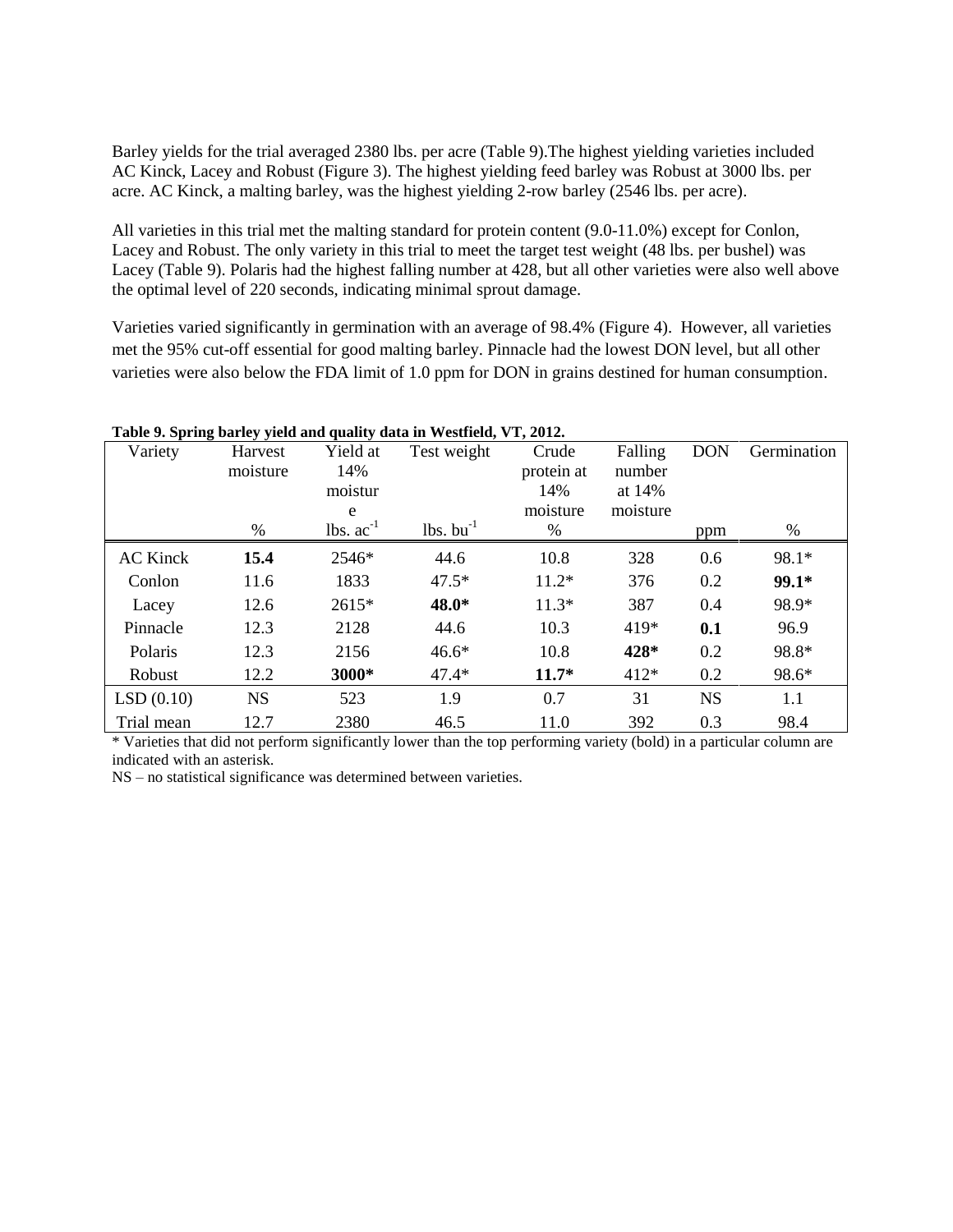

**Figure 3. Yield data for varieties trialed in Westfield, VT, 2012. Letters represent varieties that are statistically similar.** 



**Figure 4. Crude protein and germination data for varieties trialed in Westfield, VT, 2012. Letters represent crude protein percentages that are statistically similar.**